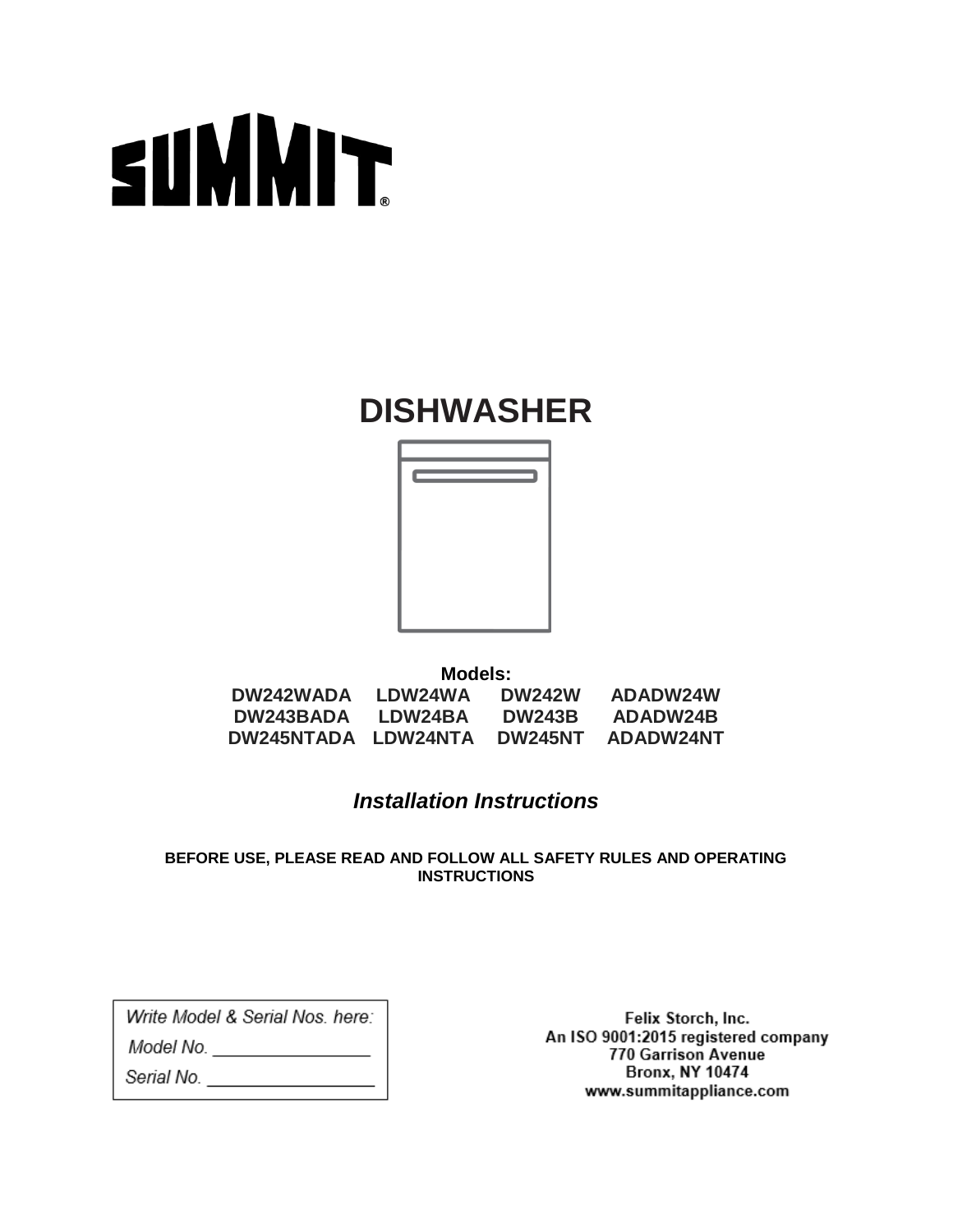## **TABLE OF CONTENTS**

| <b>Important Safety Instructions</b>        | $4 - 5$  |
|---------------------------------------------|----------|
| <b>Installation Materials</b>               | $5-6$    |
| <b>Dishwasher Specifications</b>            | 7        |
| <b>Enclosure Preparation</b>                | $8 - 12$ |
| <b>Movable Kickplate (Model Depending)</b>  | 13       |
| Installing the Outer Door (Model Depending) | 14-16    |
| <b>Installer Checklist</b>                  | 17       |
| <b>Helpful Hints</b>                        | 17       |

#### **Thank you for choosing this product.**

These installation instructions contain important information on safety and instructions intended to assist you in the operation and maintenance of your appliance.

Please take the time to read these installation instructions before using your appliance and keep this book for future reference.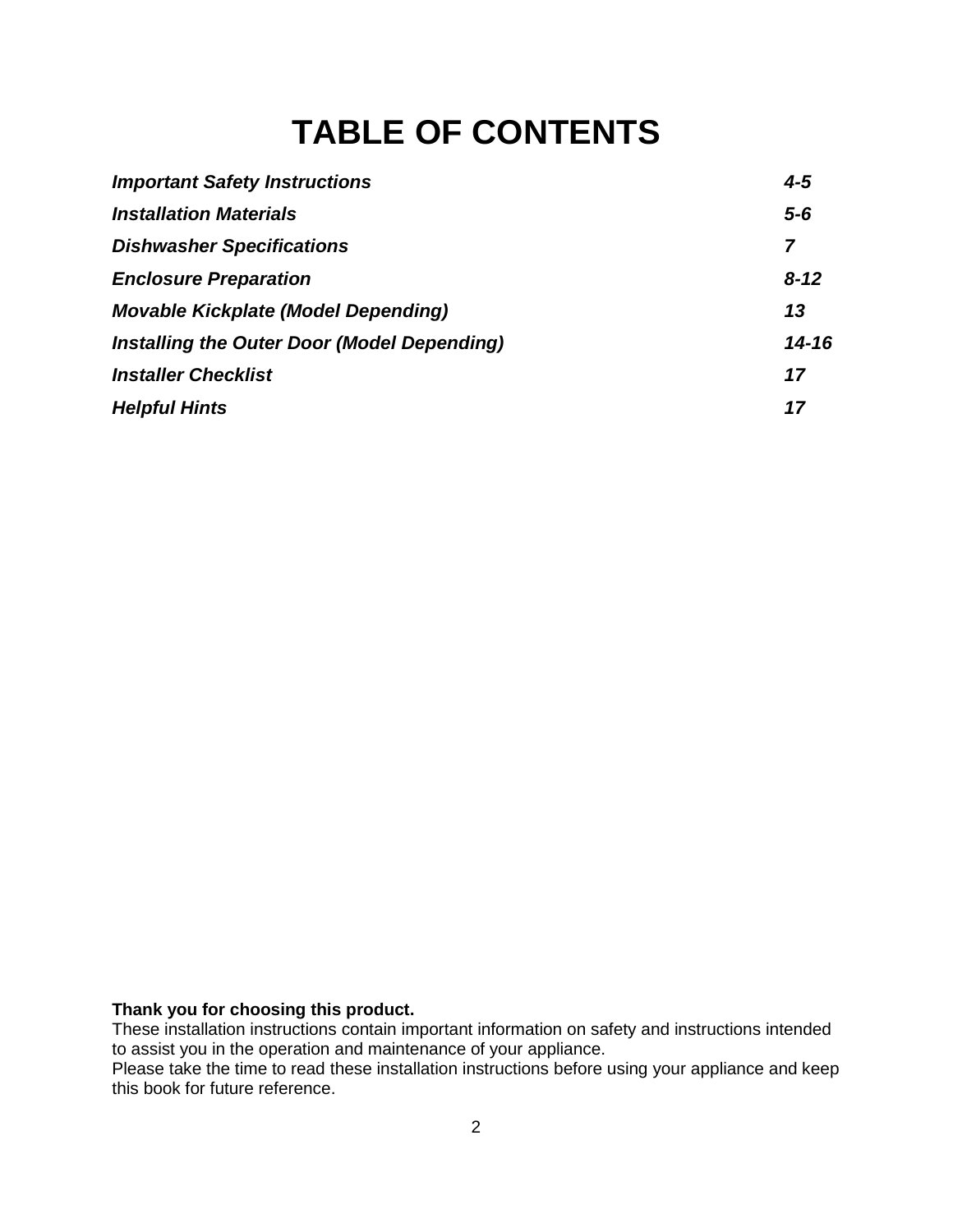| <b>Icon</b> | Type                                    | <b>Meaning</b>                                 |
|-------------|-----------------------------------------|------------------------------------------------|
|             | <b>WARNING</b>                          | Serious injury or death risk                   |
|             | <b>RISK OF ELECTRIC</b><br><b>SHOCK</b> | Dangerous voltage risk                         |
| /W/         | <b>FIRE</b>                             | Warning; Risk of fire / flammable<br>materials |
|             | <b>CAUTION</b>                          | Injury or property damage risk                 |
|             | <b>IMPORTANT / NOTE</b>                 | Operating the system correctly                 |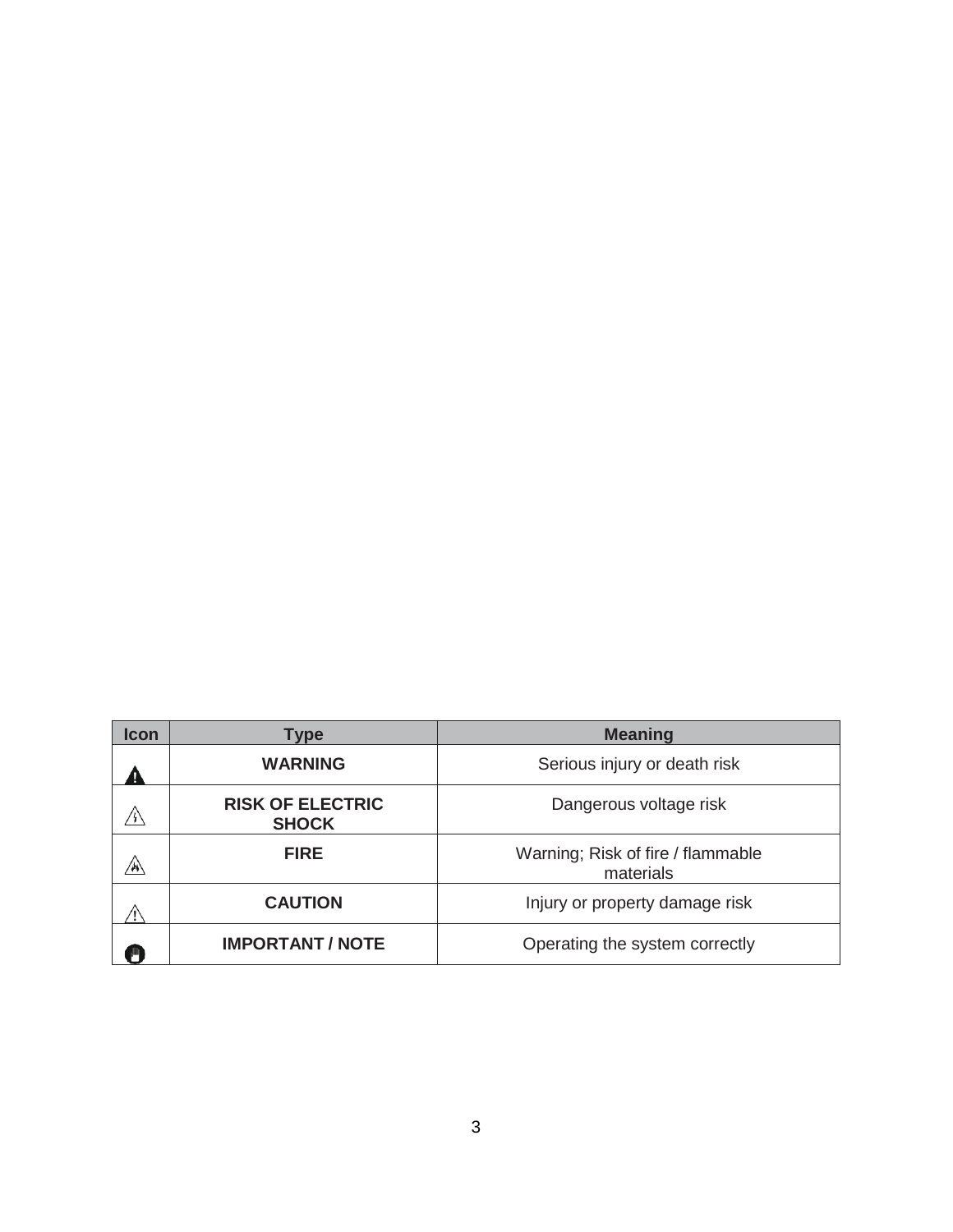### **INTRODUCTION**

- Please read this user manual and particularly the safety instructions completely and carefully. They will save you time and effort and helpto ensure optimum dishwasher performance.
- Be sure to observe all listed warnings and cautions. Look particularly for the icons with exclamation marks inside. The information icon will also provide important references.

**A WARNING:** Indicates a potentially hazardous situation which, if not avoided, could result in death or serious injury.

**CAUTION:** Indicates a potentially hazardous situation which, if not avoided, may result in injury. It may also be used to alert againstunsafe practices.

**U** NOTICE: Indicates a potentially hazardous situation which, if not avoided, may result in damage to the dishwasher, the tableware, the equipment or the environment.

# **IMPORTANT SAFETY INSTRUCTIONS**

**WARNING:** When using the dishwasher, follow basic precations. Read all instructions before using the dishwasher! Save these operating instructions and pass them on to any future user.

When installing the dishwasher, follow basic safety precautions, including the following:

- The dishwasher could only be converted from cord-connected to permanently connected by an authorized service representative. (If needed, contact your dealer to schedule an authorized service agent for conversion with an appropriate conversion kit/)
- Installation and repair should be performed by a qualified installer. Work by unqualified persons could be dangerous and may void the warranty.
- The dishwasher should be installed by an insured licensed plumber, contractor or trained installer. Installation performed by persons other than this could result in improper installation and property damage.
- Do not operate the appliance if damaged, malfunctioning, partially disassembled or if it has missing or broken parts.
- Also follow the safety instructions of the user manual.
- To reduce the risk of electric shock, fire, or injury to persons, the installer must ensure that the dishwasher is completely enclosed at the time of installation.
- Only connect the dishwasher to the power supply when all installation and plumbing work is complete
- If the dishwasher is installed in a location that experiences freezing temperatures (e.g. in a vacation home, cabin, etc.), you must drain all the water from the dishwasher's interior. Water system ruptures that occur as a result of freezing are not covered by warranty
- Dishwasher must be secured to adjacent cabinetry using the brackets provided. Failure to do this may cause damage to property or bodily injury
- Connect to a properly rated, protected and sized power supply circuit to avoid electrical overload. The dishwasher is designed for an electrical supply of 120 V (volts), 60 Hz (hertz), AC, connected to a dishwasher dedicated, properly grounded electrical circuit with a fuse or breakers rated for 15 amperes. Electrical supply conductors shall be a minimum of #16 AWG copper wire rated at 75 °C (167 °F) or higher. These requirements must be met to prevent injury and machine damage. Consult a qualified electrician if in doubt.
- This dishwasher includes heating element. Do not touch the heating element during or immediately after use
- Do not use any extension cord or portable outlet device to connect the dishwasher to a power supply.
- Ensure that any plastic wrappings, bags, small pieces etc. are disposed of safely and kept out of the reach of children. Danger of suffocation!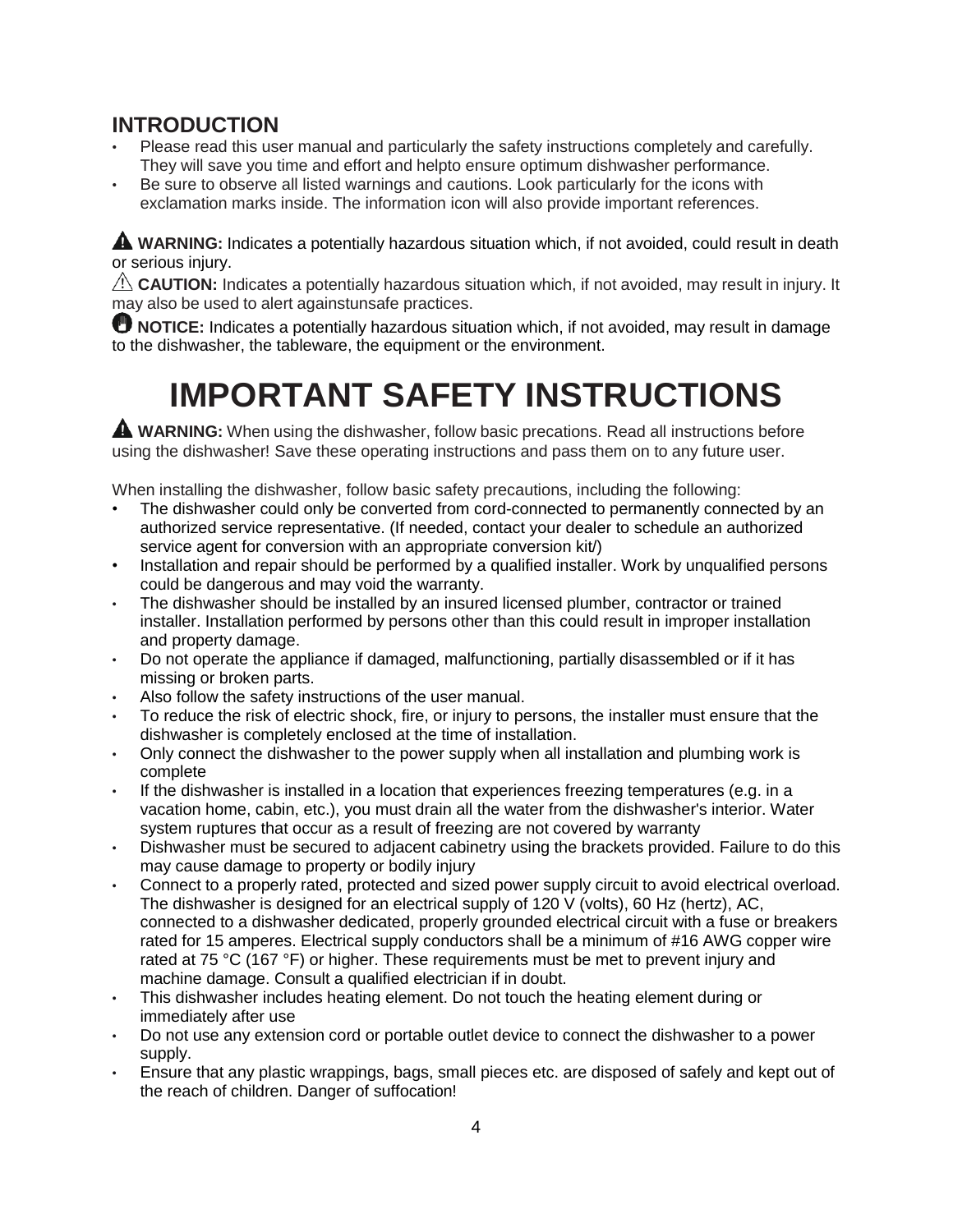- Remove the door to the washing compartment when removing an old dishwasher from service or discarding it. Ensure that the appliance presents no danger to children while being stored for disposal.
- Old appliances may contain materials that can be recycled. Please contact your local recycling authority about the possibility of recycling these materials.
- The dishwasher drain hose must be installed with a drain loop at least 28" (710mm) off the cabinet floor; otherwise the dishwasher may not drain properly.
- This dishwasher is intended for residential use only, and should not be used in commercial establishments.
	- o **New installation:** If the dishwasher is a new installation, most of the work must be done before the dishwasher is moved into place.
	- o **Replacement:** If the dishwasher is replacing another dishwasher, check the existing dishwasher connections for compatibility with the new dishwasher, and replace parts as necessary.

# **INSTALLATION MATERIALS**

#### **Tools Which May be Needed**



#### **Materials Which May be Needed**

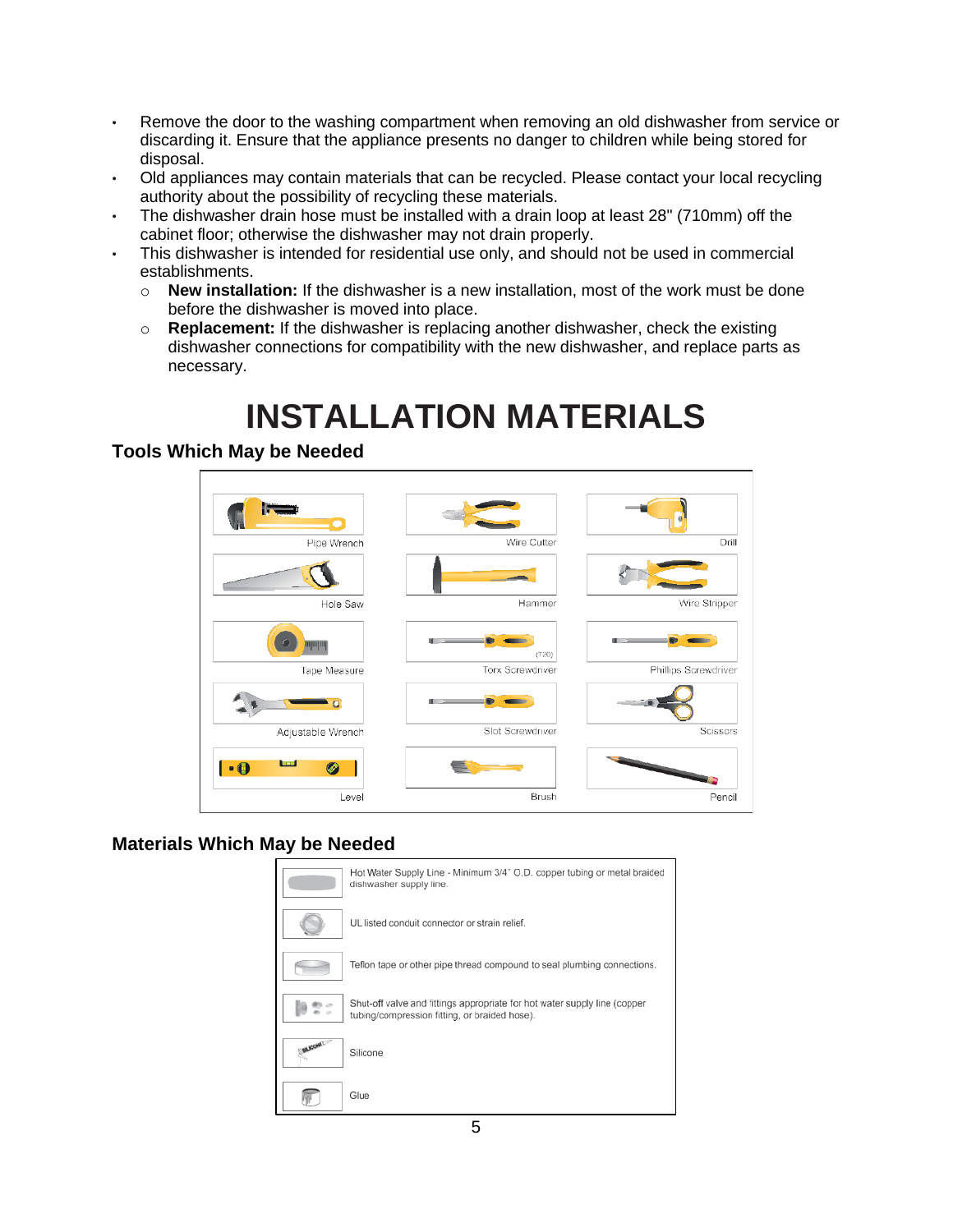#### **Supplied Materials**

The parts required for positioning the dishwasher are in plastic bags. Check that all of the following parts are included with your unit:



#### **Manual Bag**

The dishwasher comes with a manual bag containing the *User Manual* and the *Installation Instructions*.

#### **Dishwasher Parts Bag 1**

This dishwasher bag comes with the following parts:

- a) Test strip (model depending)
- b) Hose clamp

#### **Dishwasher Parts Bag 2**

- c) Steam protection foil
- d) Side trim strips (left)
- e) Side trim strips (right)

#### **Dishwasher Parts Bag 3**

- f) Screws 5/32" x 19/32" (4mm x 15mm)
- g) Mounting bracket left
- h) Mounting bracket right

#### **Dishwasher Parts Bag 4**

(MODEL DEPENDING)

- j) Toe kick bracket
- k) Screws 5/32" x 7/32" (4mm x 6mm)
- l)Plinth fixing metal
- m) Adjustable plinth
- n) Adjustable plinth metal (130mm) (model depending)
- o) Adjustable plinth metal (80mm) (model depending)
- p) Plinth locking

#### **Dishwasher Parts Bag 5**

(MODEL DEPENDING)

r) Long legs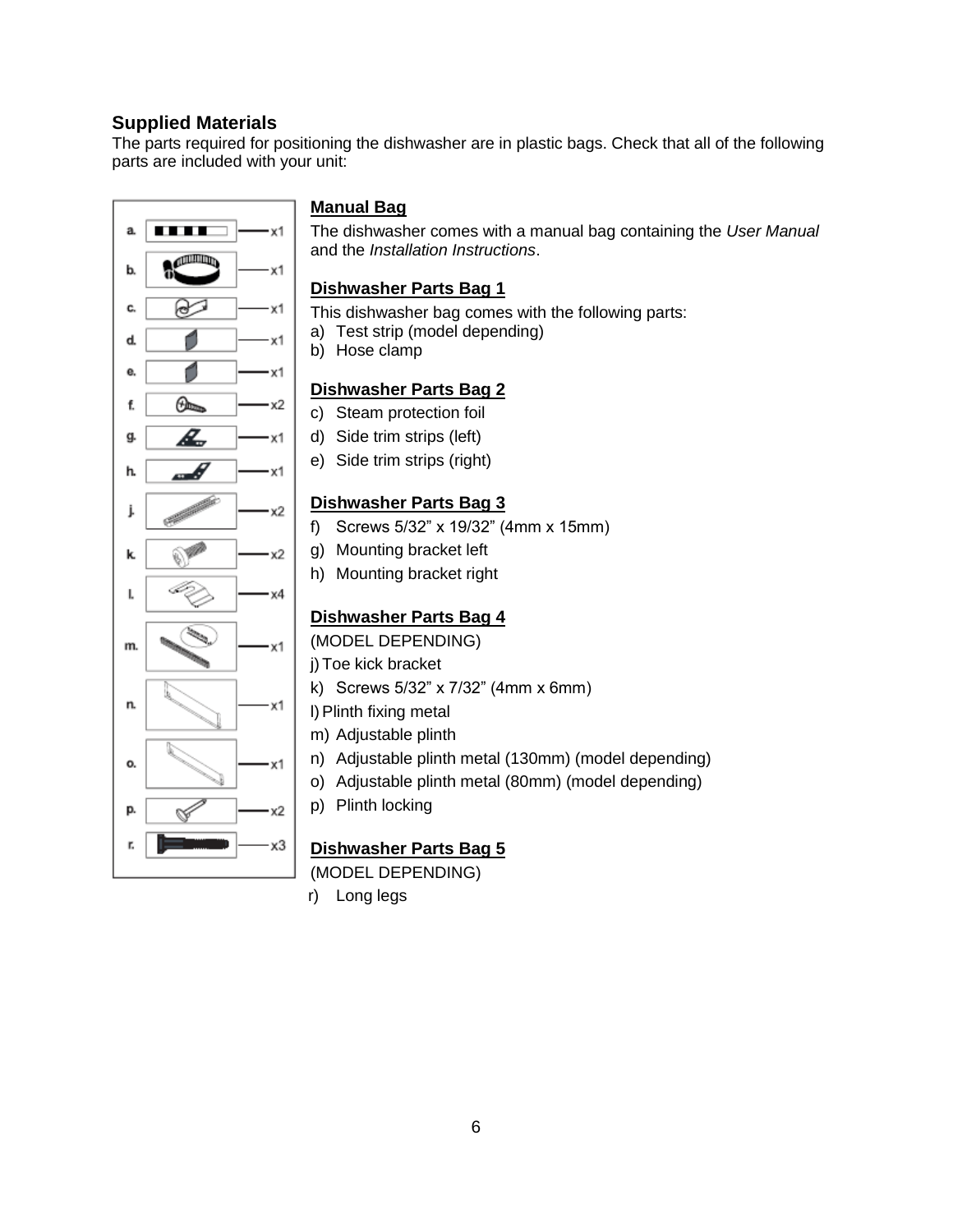### **DISHWASHER SPECIFICATIONS**



#### **Technical Features**

| <b>Load Capacity</b>              | 14 place settings                  |
|-----------------------------------|------------------------------------|
| <b>Permissible Water Pressure</b> | $43.5 - 145$ psi $(0.3 - 10$ bars) |
| <b>Eletrical Connection</b>       | 120V, 12A, 60 Hz                   |
| <b>Total Power</b>                | 1400 W                             |
| <b>Heater Power</b>               | 1100 W                             |

**NOTE:** We continue to strive to improve our products. We may change our specifications or design without prior notice.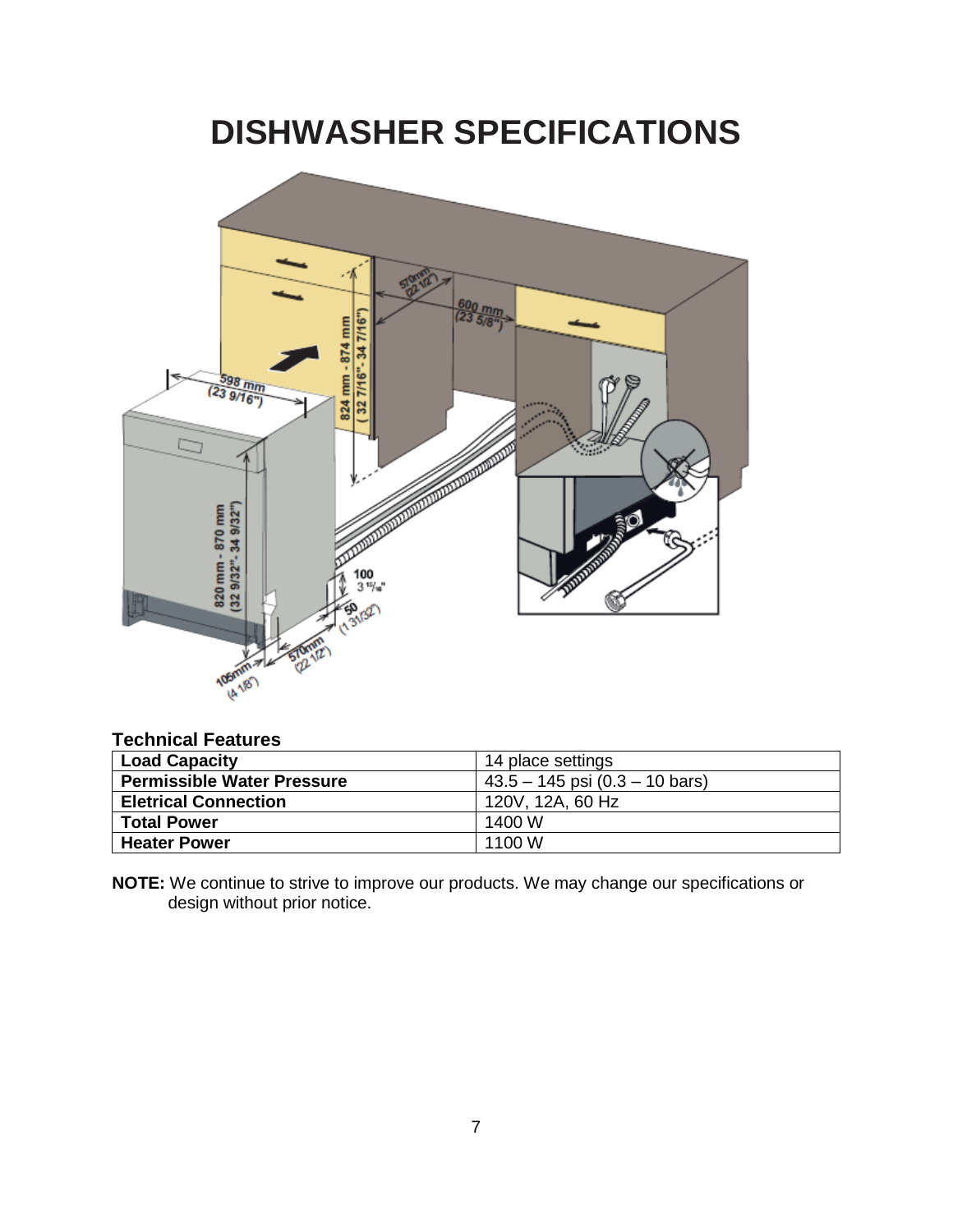### **ENCLOSURE PREPARATION**

*CAUTION: This dishwasher is designed for an electrical supply of 120V, 60Hz AC, connected to a dishwasher-dedicated, properly grounded electrical circuit with a fuse or breaker rated for 15 Amps. Unit ships with a NEMA 5-15P connector.*

The power supply receptacle for the appliance shall be installed in a cabinet or on a wall adjacent to the under counter space in which the appliance is to be installed.

#### **Preparation for Installing Mounting Brackets**

*CAUTION: The mounting brackets in the plastic bag should be used when the dishwasher is installed in cabinetry. Use of any part other than the mounting bracksts may result in damage to property or bodily injury.*

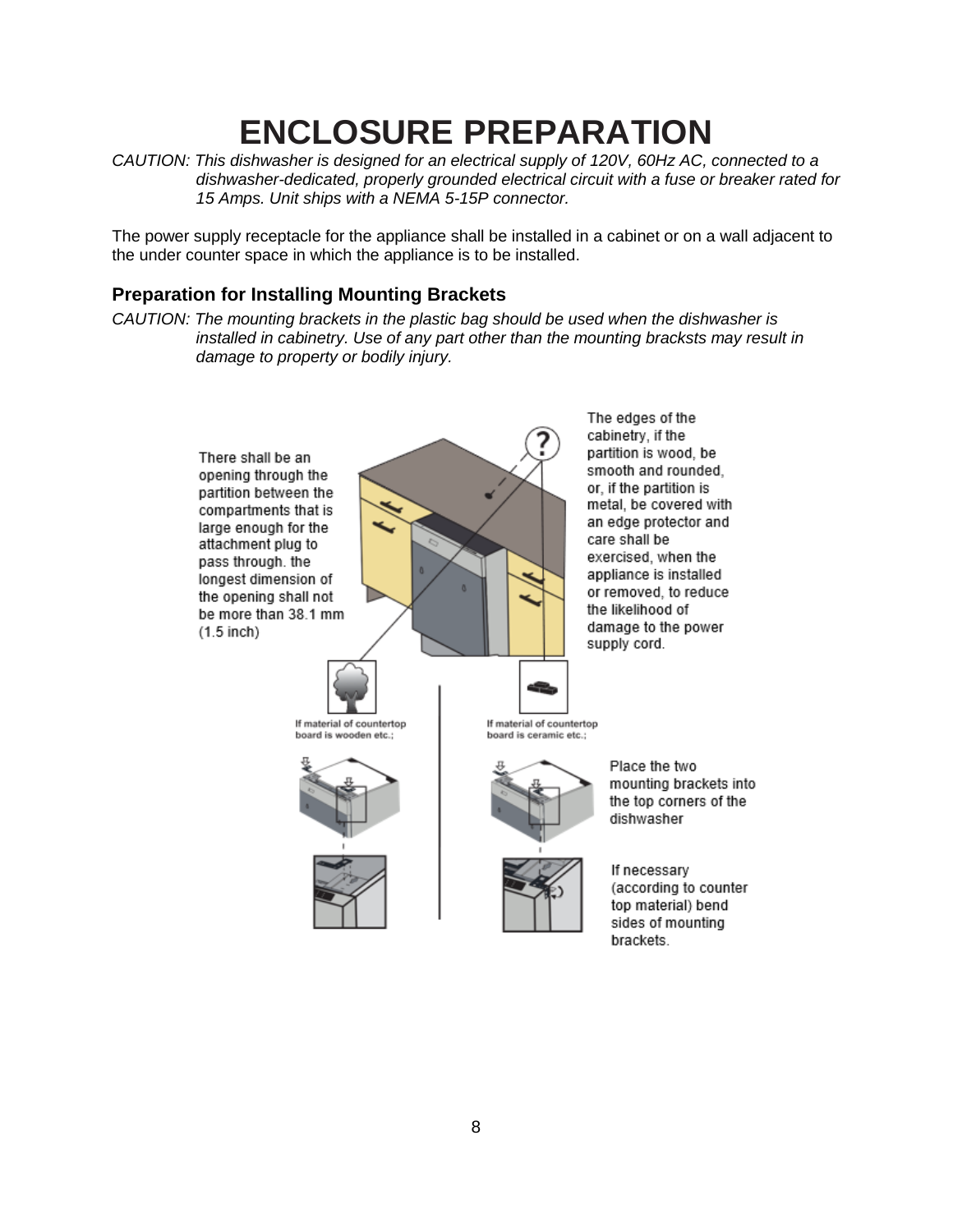#### **Adjusting Height**

- 1. Adjust the front feet with a screwdriver to stabilize the dishwasher and raise it to meet the hieght of the enclosure.
- 2. Adjust the rear feet with a screwdriver to balance and raise the dishwasher to the appropriate height of the enclosure.

**NOTE:** Make sure the dishwasher is plumb with the top of the enclosure. It does not need a large clearance underneigh the counter top.



- Make sure the dishwasher is plumb and notice dishwasher can be placed with a small clearance under the counter top.
- For front feet, turning the feet in the direction of the black arrows with the slot screwdriver allows the dishwasher to move downwards.
- For rear feet, turning the Philips screwdriver in the direction of the black arrows will take the dishwasher feet down.

If the height of the enclosure is 33 7/8" to 35 7/8" (860mm-910mm) use short supports as shown in the figure.

#### **Water Supply Connection**

Water supply may be connected to the dishwasher in one of two ways:

- With metal braided hose.
- With copper tubing BRAIDED HOSE/COPPER **TUBING**
- After connections are made turn on the water supply to check for leaks.
- Hot water supply line: Use minimum 3/4" O.D. copper tubing or metal braided dishwasher supply line.
- Water Inlet valve of dishwasher has 3/4"-11.5NH inlet coupling thread dimension according to ASME B1.20.7-1991.
- When you buying water inlet hose for your dishwasher, please choose the thread dimension of the inlet hose as compatible with indicated water inlet valve inlet coupling thread dimensi- on (3/4"-11.5NH) of your dishwasher.
- Temperatures required for soldering and sweating will damage the dishwasher's water inlet valve so if any such operation is needed, keep the heat source min. 77/8" (200mm) away from the dishwasher's water inlet valve.
- There should not be any sharp bends in the water line that may restrict the water flow.
- Teflon tape or pipe tread compound must be used for sealing the connection. Before connecting the copper water supply line to the dishwasher, flush it with hot water to clear foreign material.



H = 34 9/32" 36 7/32" (870mm-920mm)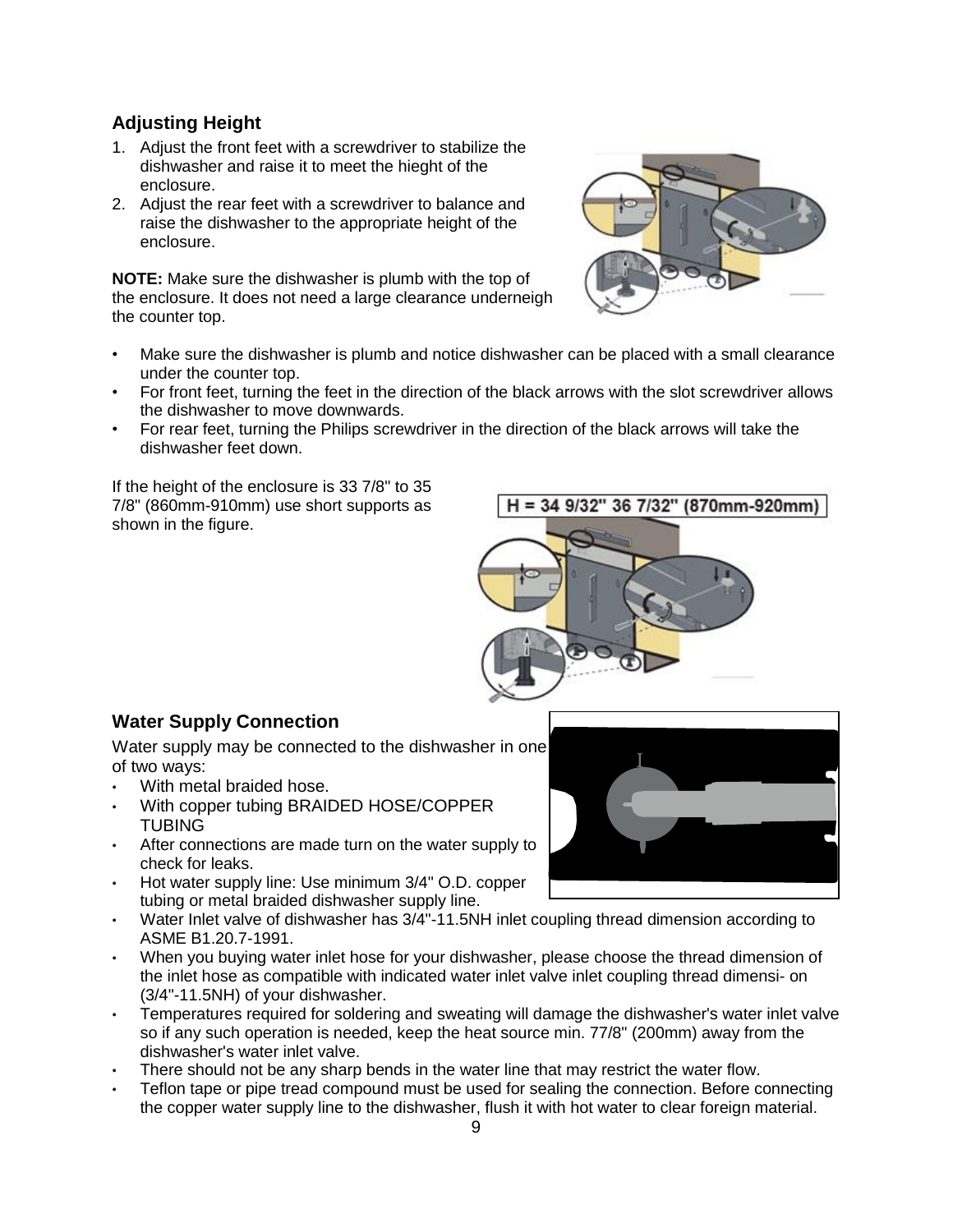#### **Steam Protection Foil**

Steam will be produced when the dishwasher door is opened during operation and after completion of the wash cycle. In order to prevent the resulting steam from collecting and damaiging the underside of the counter top, use a steam protection foil included with your unit.

1) Clean the surface with a damp cloth before applying steam protection to the underside of the counter top.





#### **Placing the Dishwasher into the Opening**

Gently place the dishwasher into the opening and get ready to connect all hoses and electrical connections.



*CAUTION: Make sure all hoses are pulled through the side openeing of the cabinet. No hoses should be kinked and ensure all slack is taken out, as shown above.*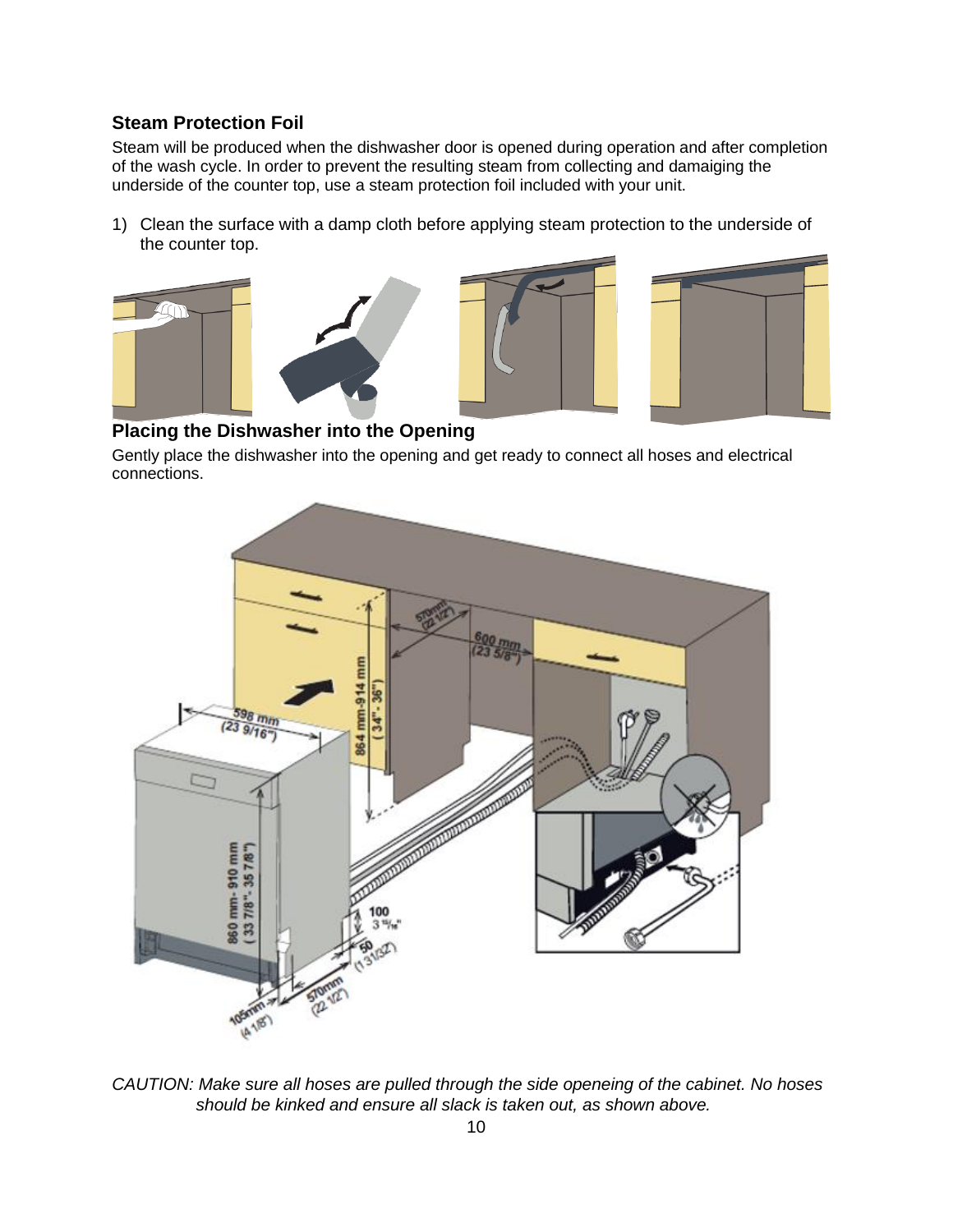#### **Drain Hose Connection**

There are several ways to insert the drain hose into the drain hose connector of the sink, as shown in the following figures. You much connect the drain hose in accordance with the water pipe installation regulations in your region.

#### Without disposal:



With disposal:



- 1. Check the size of the sink's drain hose connector. If needed, cut the drain hose so its end fits onto the sink connector (5/8 in., 3/4 in. or 1 in. - as shown in **C** below). If the end of the drain hose does not fi t onto the drain hose connector of the sink, use an adaptor purchasable at a plumbing/hardware supply store.
- 2. Slide a hose clamp over the end of the drain hose. Attach the drain hose to the sink connector, slide the hose clamp to the end of the hose, and then tighten the hose clamp.

![](_page_10_Figure_8.jpeg)

**NOTE:** You must use a hose clamp. Failure to do so may cause water leakage.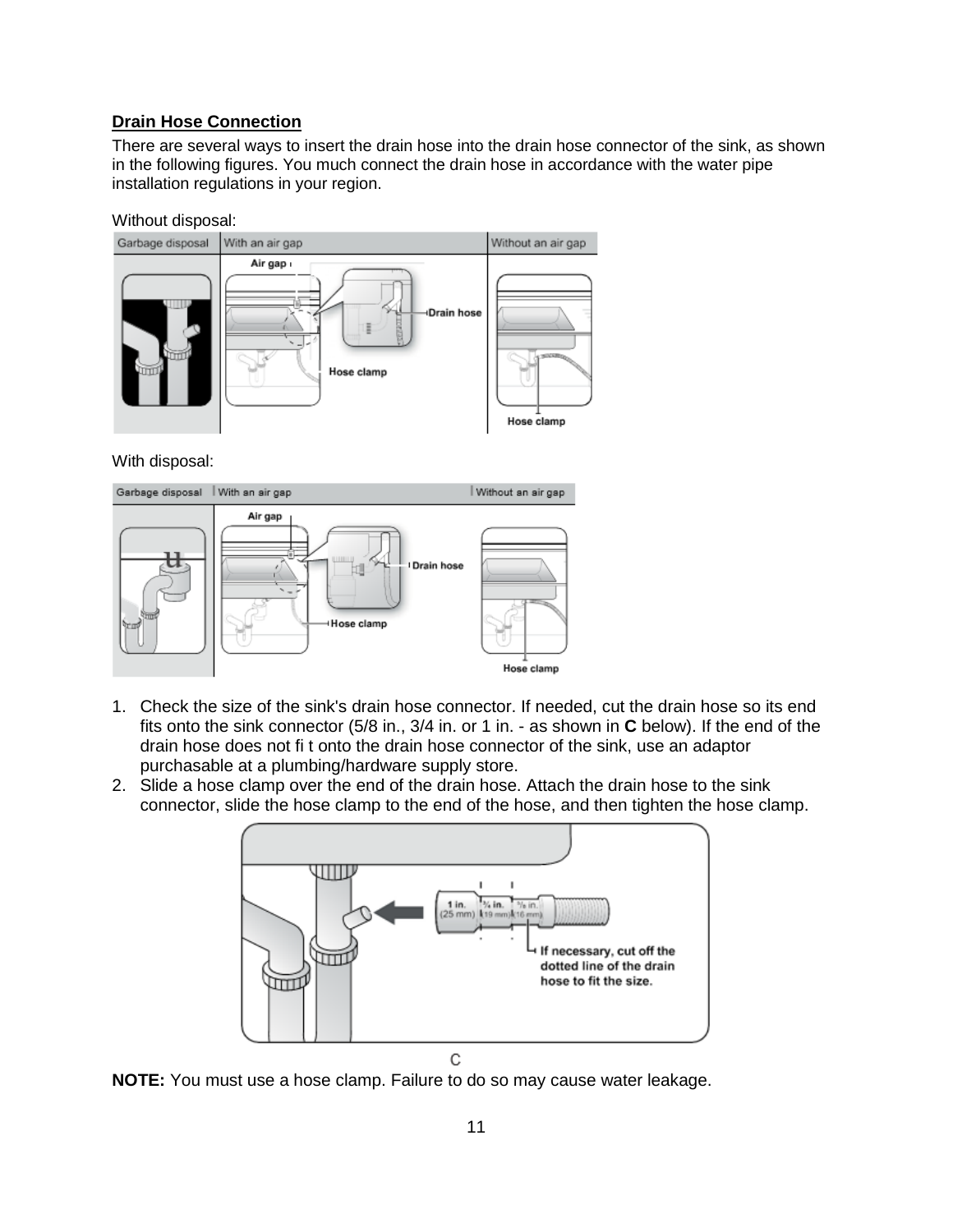- 3. If there is no air gap, make sure to hang. the middle of the drain hose well above the sink cabinet base to prevent back flow (see Figure **E** below).
- 4. When drilling a hole for the drain hose on the cabinet wall, take caution not to damage the drain hose by sharp edges of the hole. On wooden walls, use sanding to soften the edges. On metal walls, use insulation tape or duct tape to cover the sharp edges around the hole.
- 5. Take caution not to damage the drain hose when installing the dishwasher on the floor, wall, or cabinet.
- 6. To prevent leaks or drainage problems, make sure the drain hose is not damaged, kinked, or twisted.
- 7. Do not cut the wrinkled area of the drain hose to fit the size. When arranging the drain hose, take caution not to contact on sharp edges of the cabinet or under-sink.

![](_page_11_Figure_5.jpeg)

- Be careful when cutting off the end of the drain hose as there is a risk of injury.
- Clean around the sink's drain connection so that it does not damage the hose. Check for any foreign items in the drain hose and remove them.
- When arranging the drain hose, make sure the drain hose is not cut, torn, or broken by any sharp edges. A damaged drain hose may cause a leak.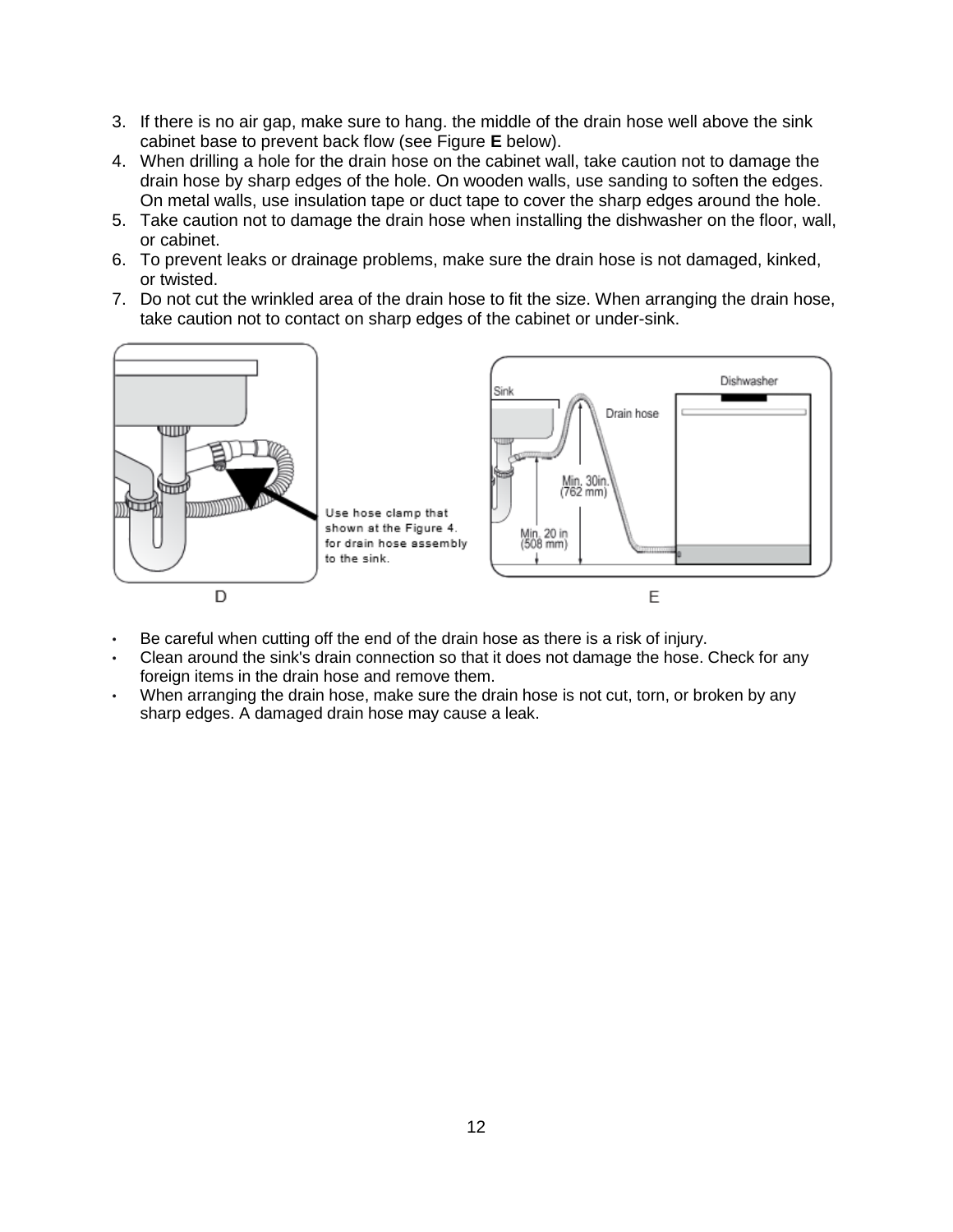### **ADJUSTING THE MOVABLE KICK PLATE (MODEL DEPENDING)**

Now that you have successfully installed the dishwasher, you need to attch the toe kick to the dishwasher. The two piece toe kick can be adjusted to the height and depth needed for your kitchen.

- 1. a) If the height is 32 9/32" to 34 9/32" and uses short supports, the adjustable plinth metal with 88mm length and toe kick brackets are installed. Mounting is done using the 5/32" x 7/32" screws and a Phillips head screwdriver. b) If the height is above 34 9/32" and uses short supports, the adjustable plinth metal with 133mm length and toe kick brackets are installed. Mounting is done using the 5/32" x 7/32" screws and a Phillips head screwdriver.
- 2. The adjustable plinth number is determined according to the required distance and assembled to each other.
- 3. As shown, the cylindrical feet of the adjustable plinth are attached to the plinth fixing metal parts and shifted through the cavity of the part.
- 4. Depending on the desired depth, the plinth locking (y) is attached to the gaps under the machine and the installation is completed

![](_page_12_Picture_6.jpeg)

 $\bullet$ 

![](_page_12_Picture_7.jpeg)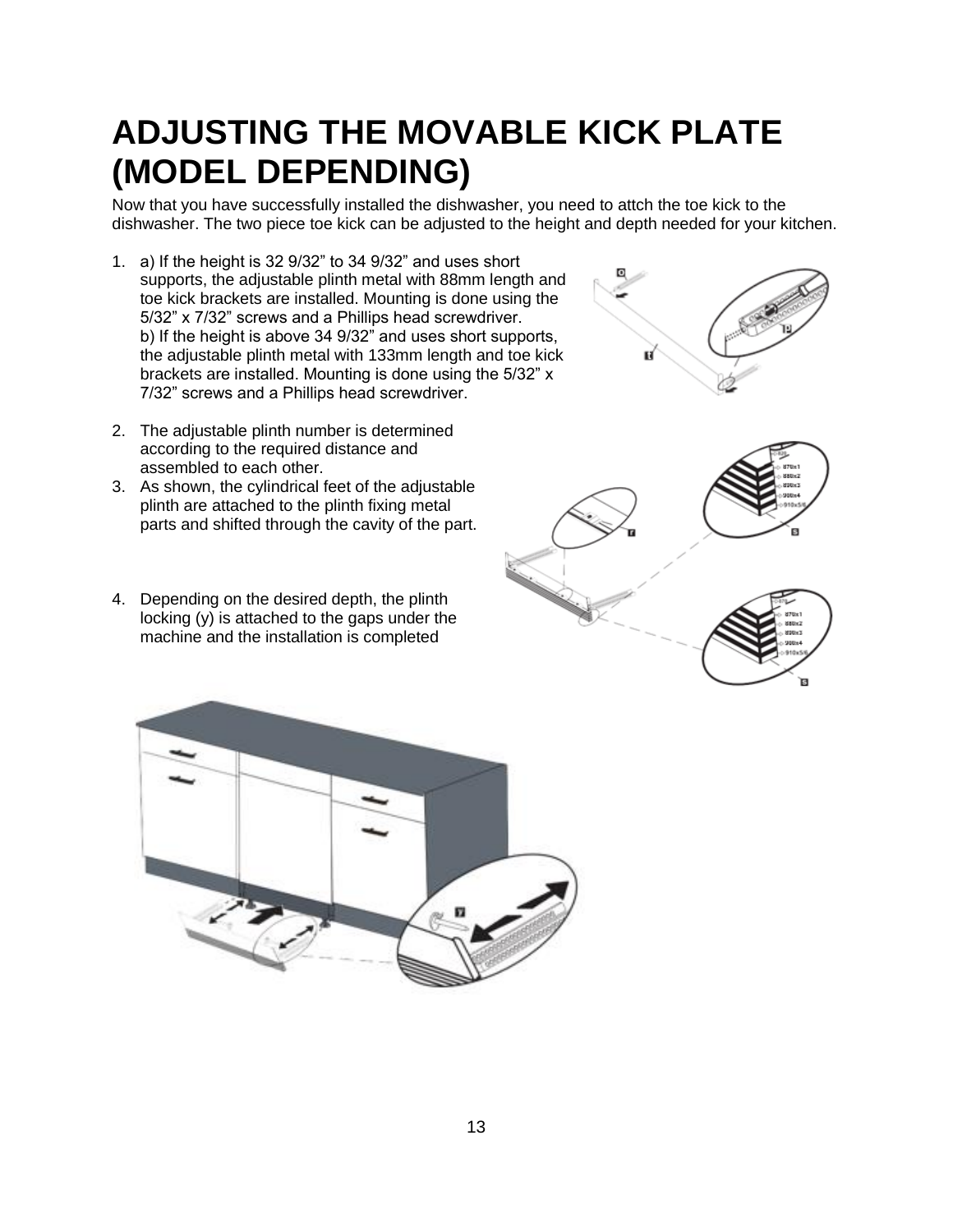#### **Installing the Outer Door (Model Depending)**

As shown in Figure A, you must measure the height and depth of the cabinetry to determine the dimensions of the outer door.

![](_page_13_Picture_2.jpeg)

The mounting plan in the plastic bag is fixed to the inside of the Dishwasher door.

While fixing the mounting plan, ensure that the plan is anhered to the inside of the door. When the fastening is complete, the mounted plan must remain straight on the outer door.

As shown in Figure A, the screw hole is opened to the outer door from the points marked on the mounted plan. Diameter of Drilling Bit: 5/64" (2 mm) Depth of Drilling Bit: 15/32" (12 mm)

![](_page_13_Picture_6.jpeg)

As shown in Figure B, the 5/32" x 27/32" (4mm x 21.5mm) screws are installed in positions Ill.

As shown in Figure B, the wooden door fixing strips are installed in positions shown in the figure.

Before attaching the wooden door fixing strips, remove the white backing from both sides.

![](_page_13_Picture_10.jpeg)

![](_page_13_Figure_11.jpeg)

Before mounting the wooden door on the dishwasher, mount the handle on the wooden door as in figure C.

The screws located on the wooden door are fitted with the dishwasher corresponding to the discharges located on the door outer sheet and are assembled as shown in Figure D.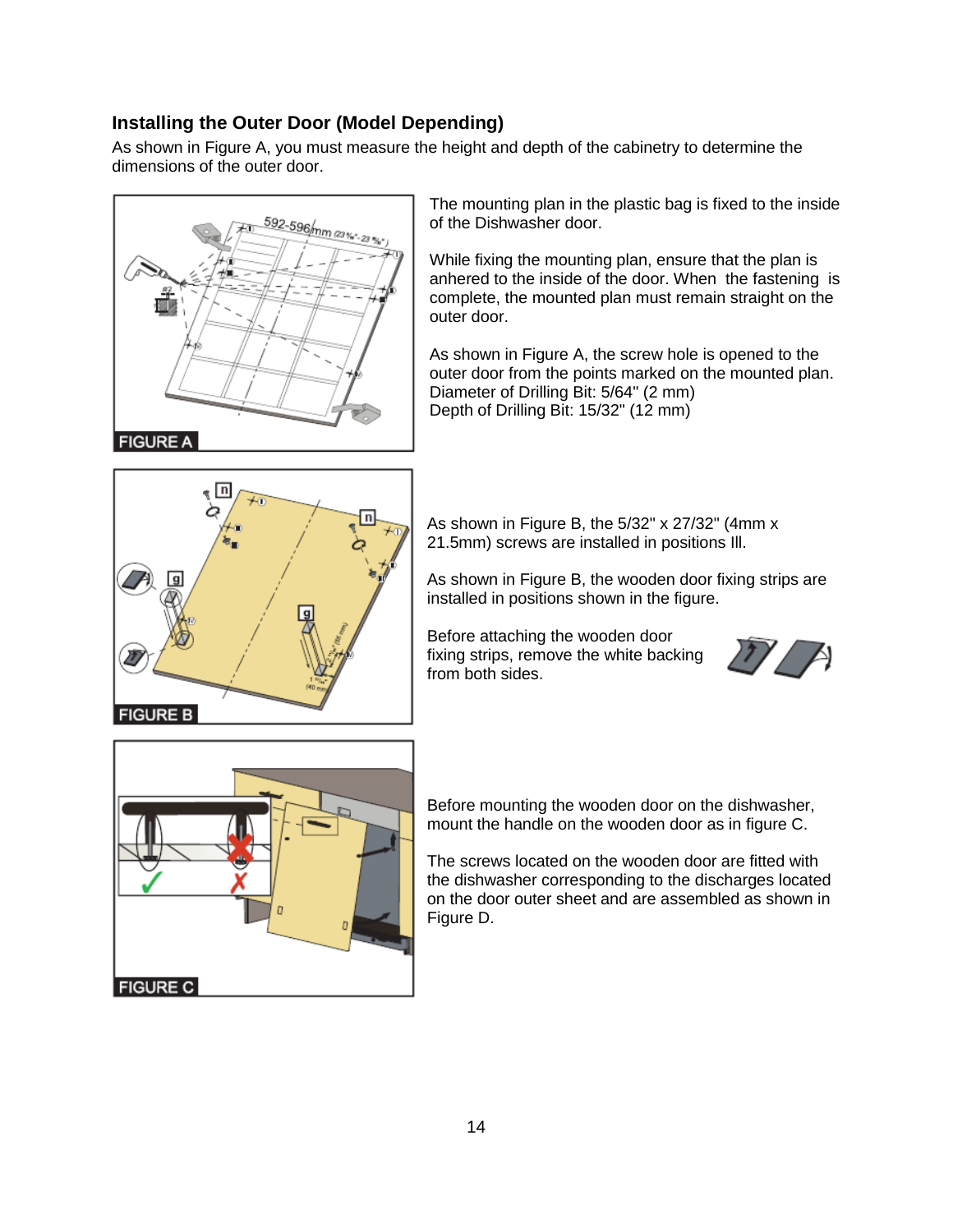![](_page_14_Picture_0.jpeg)

As shown in Figure D, the 5/32" x 53/32" (4mm x 42.5mm) screws are installed in positions 1,111 and V.

Before mounting the 5/32" x 53/32" (4mm x 42.5mm) screws; Screws in positions 1,111 and V must be removed.

According to the weight of the assembled wooden door, the balancing must be provided by the mechanism shown in Figure E.

![](_page_14_Picture_4.jpeg)

If the wooden door is falling down, the mechanism must be turned in the direction of the white arrow with a philips screwdriver.

If the wooden door is lifted upwards, the mechanism must be turned in the direction of the black arrow with a philips screwdriver.

Minimum Philips Screwdriver Diameter is 15/64" (6 mm) for this application. After providing the door balance, hole covers are glued to the empty holes and the holes are closed.

![](_page_14_Figure_8.jpeg)

Mounting brackets previously fixed to the dishwasher are also fixed in the cabinetry with 5/32" x 19/32" (4mm x 15mm) screws.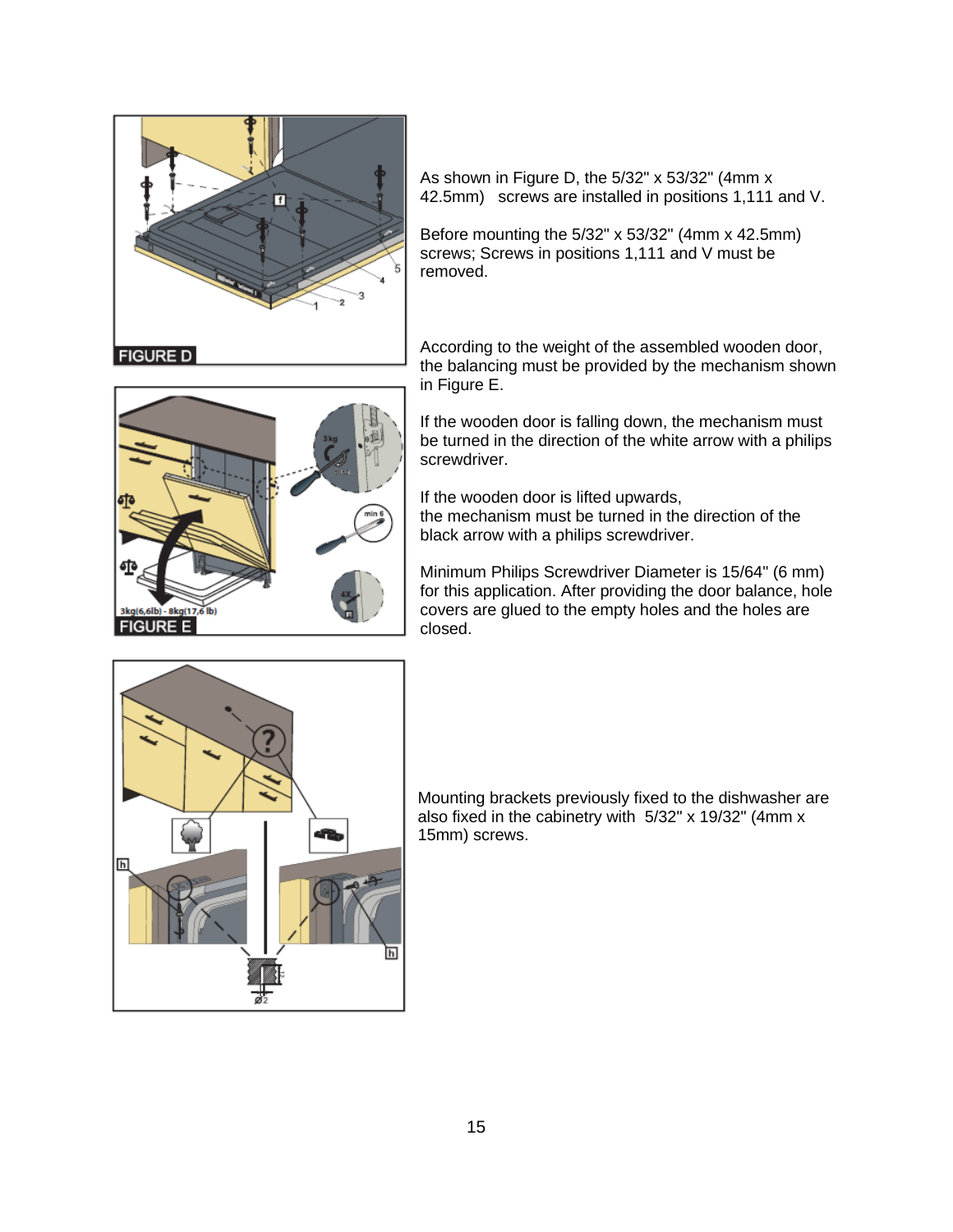![](_page_15_Picture_0.jpeg)

Check whether the bottom of the door hits the toe kick of the kitchen cabinet.

- If the door hits the toe kick cut the necessary section out of the toe kick.
- Apply silicon or sealant to the cut edge of the kitchen cabinet toe kick or paint so it does not absorb moisture.